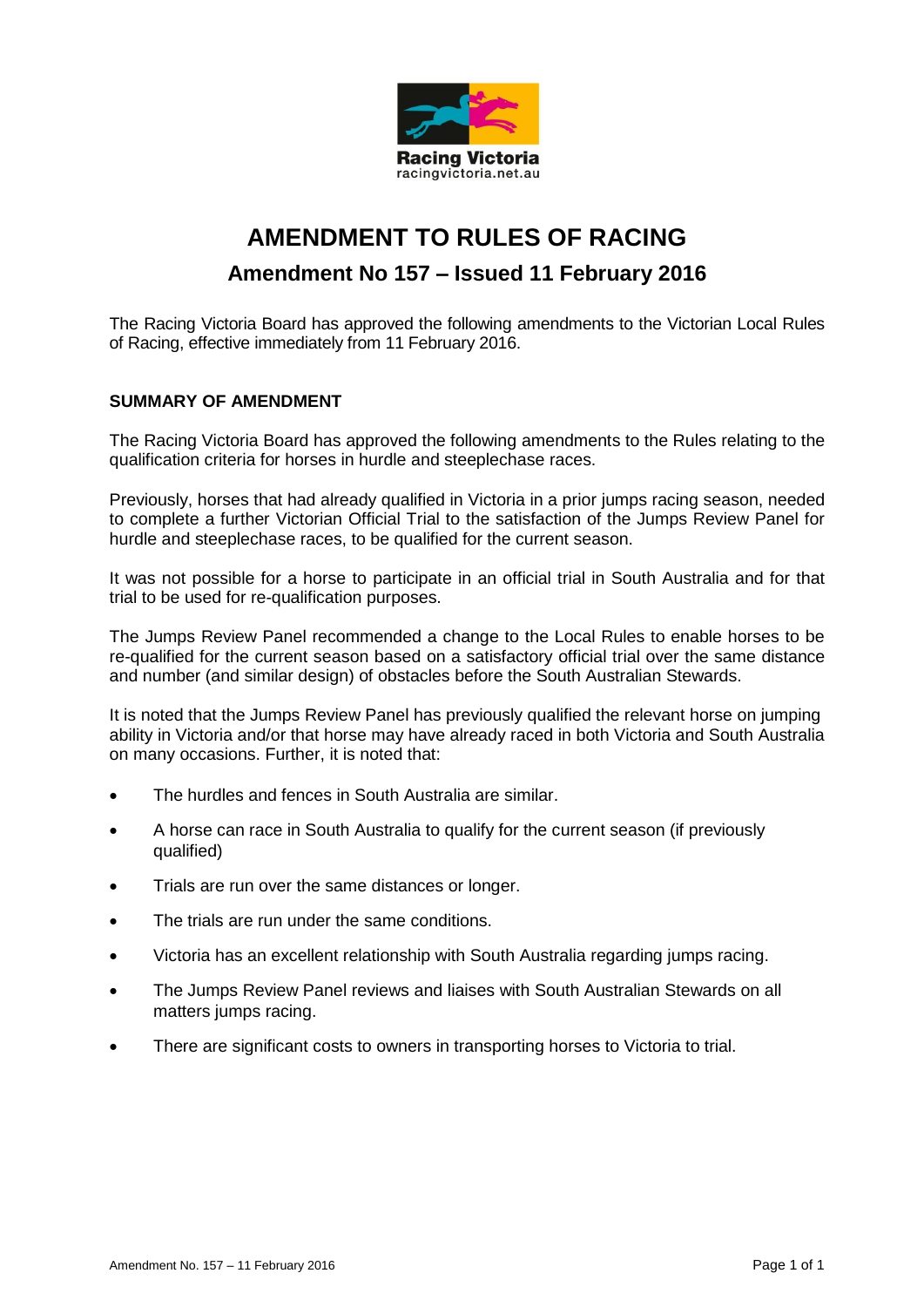## **AMENDMENT TO THE LOCAL RULES OF RACING: LR 60B(3) and LR 60C(2)**

### **Amendment effective from 11 February 2016**

### *LR 60B(3) and LR 60C(2) BE AMENDED AS FOLLOWS:*

**LR 60B Qualification for hurdle races** [heading amended 4/3/10, 4/2/11]

- (1) Prior to a horse participating in its first Official Hurdle Trial, that horse must have schooled to the satisfaction of a Steward over three Approved Hurdles. [added 4/3/10; amended 4/2/11]
- (2) Subject to LR 60B(3), a horse is qualified to accept in a hurdle race if it has:
	- (a) previously completed the course to the satisfaction of the Stewards in a jumping race at a registered race meeting in Victoria and trialled to the satisfaction of the Jumps Review Panel in one Official Hurdle Trial in Victoria over at least 10 Approved Hurdles and over a distance of at least 2800 metres; or
	- (b) trialled to the satisfaction of the Jumps Review Panel in two consecutive Official Hurdle Trials in Victoria with one trial being over at least eight hurdles and a distance of at least 2400 metres, and the other trial being over a distance of at least 2800 metres and over at least 10 Approved Hurdles; or
	- (c) trialled to the satisfaction of the Jumps Review Panel in one Official Hurdle Trial in Victoria over at least 10 Approved Hurdles and a distance of at least 2800 metres, if, having been approved:
		- (i) interstate or overseas to compete in a hurdle race; or<br>(ii) in Victoria to accept in a hurdle race in the previous ra
		- in Victoria to accept in a hurdle race in the previous racing season;
		- it has yet to start in a hurdle race or has failed to complete the course in a hurdle race; or
	- (d) completed the course in a hurdle race at a registered race meeting outside Victoria, and then trialled in Victoria to the satisfaction of the Jumps Review Panel, over at least 10 Approved Hurdles and a distance of at least 2800 metres; or
	- (e) completed a hurdle race in South Australia to the satisfaction of the Jumps Review Panel in the same calendar year; or
	- (f) completed a hurdle race in New Zealand to the satisfaction of the Jumps Review Panel in the same calendar year of the jumps racing season, and also schooled over a minimum of three Approved Hurdles to the satisfaction of the Jumps Review Panel.
- (3) Where a horse has qualified to accept in a hurdle race in a previous jumps racing season, that horse is not qualified to accept in a hurdle race in any future jumps racing season unless it has:
	- (a) completed a further trial to the satisfaction of the Jumps Review Panel in one Official Hurdle Trial over at least eight Approved Hurdles and a distance of at least 2400 metres; or
	- (b) completed a hurdle race in South Australia to the satisfaction of the Jumps Review Panel in the same calendar year of the jumps racing season; or
	- (c) completed a further official trial in South Australia to the satisfaction of the Jumps Review Panel over at least eight Approved Hurdles and a distance of at least 2400 metres; or
	- $(d)$  completed a hurdle race in New Zealand to the satisfaction of the Jumps Review Panel in the same calendar year of the jumps racing season, and also schooled over a minimum of three Approved Hurdles to the satisfaction of the Jumps Review Panel.

…

#### **LR 60C Qualification for steeplechases**

- (1) Subject to LR 60C(2), a horse is qualified to participate in a steeplechase race if it has:
	- (a) previously completed the course to the satisfaction of the Stewards in a steeplechase race at a registered race meeting over modular steeplechase obstacles and trialled to the satisfaction of the Jumps Review Panel on at least one occasion over a minimum distance of 2800 metres and over at least 10 Approved Steeplechase Obstacles; or
	- (b) completed the course in a steeplechase race at a registered race meeting, or outside Victoria, over non-modular steeplechase obstacles and then trialled to the satisfaction of the Jumps Review Panel over a minimum distance of 2800 metres and over at least 10 Approved Steeplechase Obstacles; or
	- (c) completed the course to the satisfaction of the Jumps Review Panel in two hurdle races at a registered race meeting and trialled in Victoria to the satisfaction of the Jumps Review Panel on one occasion over a minimum distance of 2800 metres and over a minimum of 10 Approved Steeplechase Obstacles; or
	- (d) completed a steeplechase race in South Australia to the satisfaction of the Jumps Review Panel in the same calendar year; or
	- (e) completed a steeplechase race in New Zealand to the satisfaction of the Jumps Review Panel in the same calendar year of the jumps racing season and also schooled over a minimum of three Approved Steeplechase Obstacles to the satisfaction of the Jumps Review Panel; and
- (2) Where a horse has qualified to accept in a steeplechase race in a previous jumps racing season, that horse is not qualified to accept in a steeplechase race in any future jumps racing season unless it has:
	- (a) completed a further trial to the satisfaction of the Jumps Review Panel over at least eight Approved Steeplechase Obstacles and a distance of at least 2400 metres; or